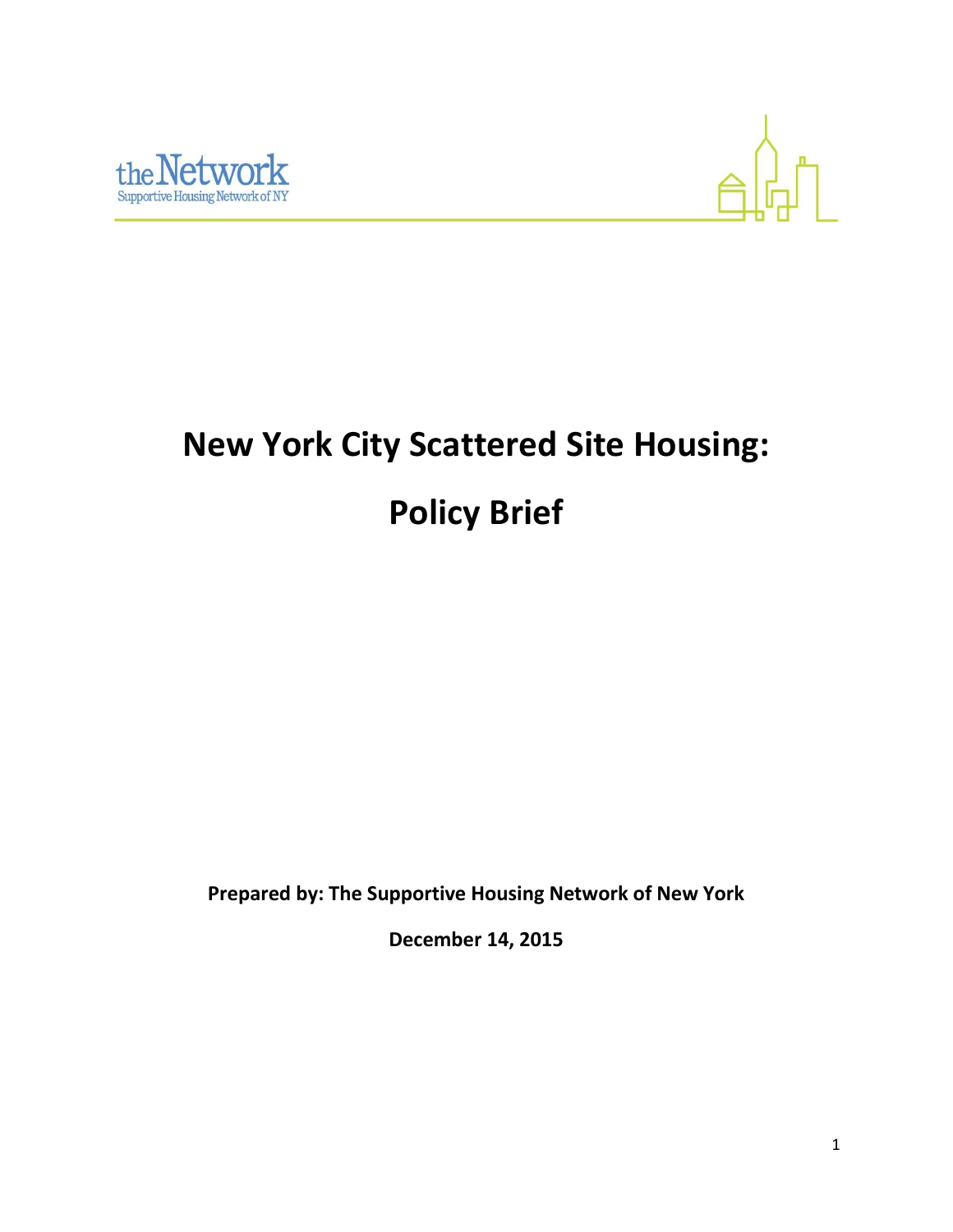#### **Introduction**

This paper seeks to inform our government partners about the current state of the scattered site model of supportive housing in New York City (NYC) and make recommendations for improvement. Responding to members' growing concerns, the Network convened a roundtable in September 2015 to discuss the sustainability of the scattered site model as it exists today. There are many different initiatives that have provided supportive housing in New York City over the last thirty years, including New York State Office of Mental Health (OMH) Supported Housing Programs, NYC HIV/AIDS Services Administration (HASA), Housing Opportunities for Persons with AIDS (HOPWA), Housing & Urban Development (HUD) and the three NY/NY agreements negotiated between the city and the state. This paper limits the analysis to scattered site housing provided under the NY/NY III agreement over the last decade. During this time, the housing market in New York City has grown increasingly more competitive and expensive while contracts and rates have remained virtually unchanged. As we move forward in designing the future scattered site model, advocates and government partners have the opportunity to work together to design a more robust and responsive model.

Within the current program design, the Network has identified three primary issues driving the multiple challenges to the model: 1) baseline low rates with no regular increases for rent or cost of living; 2) lack of flexibility in the contracts; and 3) the tight rental market in NYC. For a future scattered site program, the Network recommends: higher rates with regular increases for rent and cost of living; greater flexibility in contracts to allow providers to better serve their clients and achieve desired outcomes in a cost effective manner; and strategic work with both landlords and city agencies to access existing NYC housing resources.

#### **Methodology**

Currently there are 12,155 units of scattered site housing in NYC operated by over 100 different nonprofit providers. Responding to growing concerns from our members about the challenges of operating scattered site housing, the Network planned a roundtable on September  $11<sup>th</sup>$ , 2015. In advance of the event, the Network distributed a survey to twenty five nonprofit scattered site providers. They were selected to represent the diversity of scattered site providers with both large and small portfolios, serving families, singles and youth, and holding either single or multiple contracts. The survey primarily focused on questions about the rental market: actual rents paid by borough and apartment size, leases not renewed by landlords and how long it was taking providers to rent apartments now compared to two years ago. Twenty out of the twenty five survey recipients participated, a response rate of 80%. Responses to the first survey represented almost 9,000 units, or 73% of all scattered site units in New York City.

Twenty five nonprofit providers attended the roundtable, collectively holding contracts for more than 75% of all scattered site units in New York City. The Network presented the data and analysis from the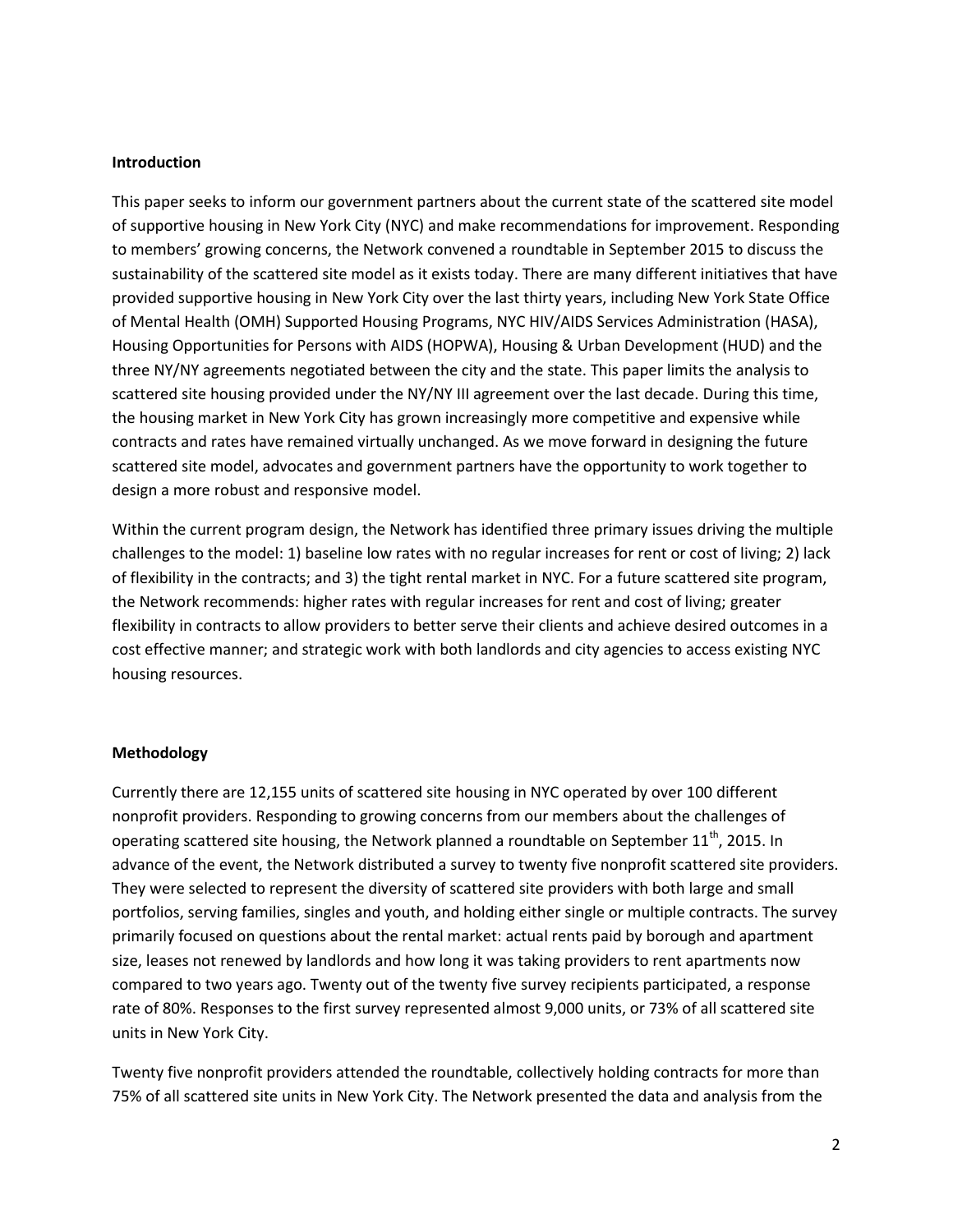first survey at the September  $11<sup>th</sup>$  meeting, and heard from members that an additional survey targeted towards the impact of low contract rates on providers and tenants would be useful. The second survey was administered after the event to the same twenty five organizations. Ten responded, representing over 3,000 units in New York City, or 25% of all units in New York City. The second survey contained questions about average caseloads for case managers, staff turnover, and competitive staff salary rates.

The data was analyzed by issue areas and by contract, to look at general trends across the model as well as trends within specific contracts. The survey included the following contracting agencies: NYS Office of Mental Health (OMH), NYS Office of Alcoholism and Substance Abuse Services (OASAS), NYC HIV/AIDS Services Administration (HASA) and NYC Department of Health and Mental Hygiene (DOHMH). While other city, state and federal organizations fund scattered site supportive housing, the Network focused on only those that funded NY/NY III for the purpose of this report.

# **Contract Rates**

The rates for NY/NY III were negotiated in 2005 at the beginning of the agreement. Since then, the only rates that have changed are those from OMH, which increased by degrees from \$12,143 to the recently approved rate of 15,874. As of this date, only one contract has received a cost of living adjustment: HASA in 2007. Yet, providers have faced continuous rent increases over the last decade, and with no corresponding increase in rates, they have been struggling to cover those costs.

| NY/NY III Scattered Site Population | <b>Agency</b>           | <b>Current Contract</b><br>Rate |  |
|-------------------------------------|-------------------------|---------------------------------|--|
| A - SPMI/Homeless                   | <b>OMH</b>              | \$15,874                        |  |
| <b>B-SPMI/PC</b>                    | <b>OMH</b>              | \$15,874                        |  |
| D - SPMI/Family                     | <b>DOHMH</b>            | \$25,000                        |  |
| H - HIV/AIDS                        | DOH/HASA                | \$24,000                        |  |
| G - Medical Family                  | \$25,000<br>DOHMH/OASAS |                                 |  |
| E - SA/Recovery                     | DOHMH/OASAS             | \$16,000                        |  |
| F - SA/Active                       | DOHMH/OASAS             | \$18,000                        |  |
| I - Youth                           | <b>DOHMH</b>            | \$22,000                        |  |

## **Rates by Population in NY/NY III as of September 2015**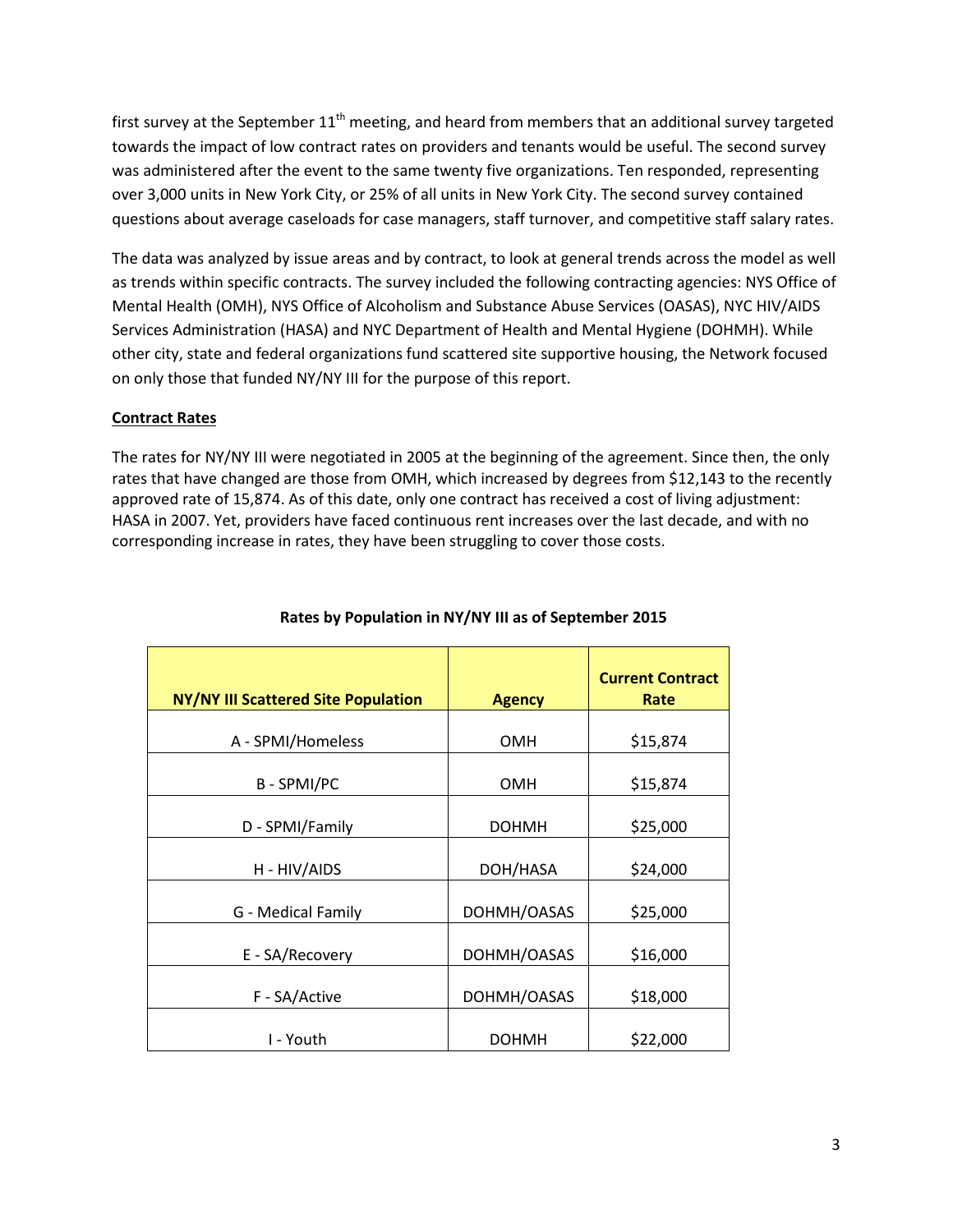- Contract rates were intended to provide half the rate for rent of a studio or efficiency apartment and half to cover the cost of running the program and providing onsite services. Providers report that with increased costs in all areas, 65% of contract rates are being spent for rent alone, although respondents reported a range of 47% - 96% going to rent.
- Providers are increasingly unable to compete in the rental market and have reported losing leases on more than 500 scattered site apartments over the last two years due to rising rents that they are unable to afford with their current fixed contract rates.
- Many providers with the lowest scattered site contract rates are no longer providing clients with their own apartments due to low rates and are now offering clients shared living arrangements.
- While shared living can reduce costs among a general population and may work for specific subpopulations, the track record of providers who have attempted pairing two special needs individuals, particularly with severe and persistent mental illness, is very poor. What appears to be a cost savings becomes more costly when considerable staff time is devoted to mediating roommate conflicts (which can lead to safety concerns), legal fees or 'half vacancies' when it proves impossible to find a new roommate for a person who has failed with multiple other roommates.
- Landlords are reluctant to rent to nonprofit programs when they can get a higher rent in the private market. Providers reported losing almost 500 units over the last two years due to landlords not renewing leases; providers then had to find 500 new apartments for their tenants. This has a negative impact on clients, who are forced to leave their homes and neighborhood where they have made their lives.



### **Number of Leases Not Renewed Over Last Two Years, By Procurement Agency**

 Low rates mean high staff turnover leading to even more compromised client outcomes. Providers report that two years ago, case manager positions were vacant on average for three months; whereas now positions remain unfilled for six months or more. Providers also report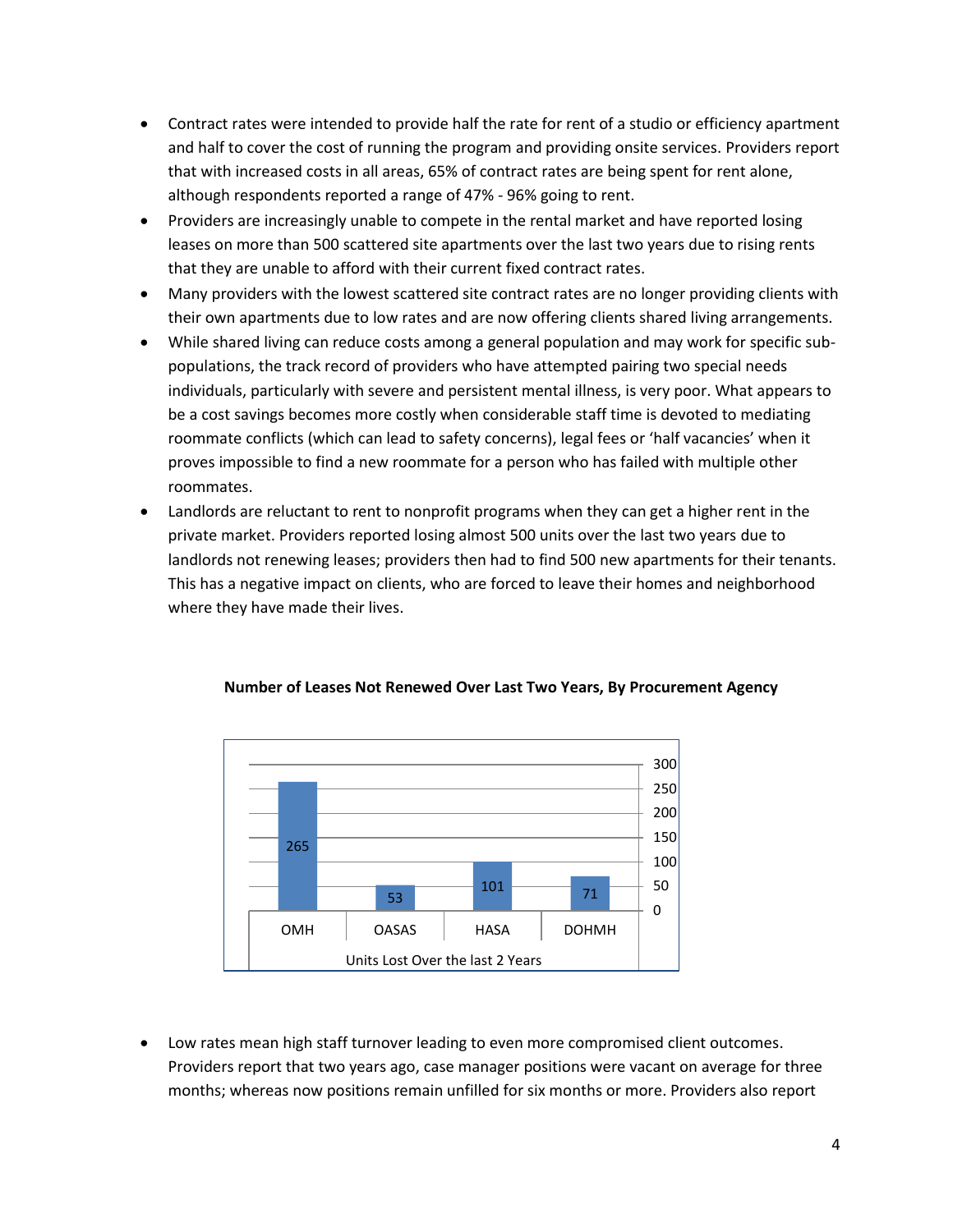higher levels of turnover, which, in turn impacts clients whose recovery is tied to trusting relationships.

• The average salary for a scattered site case manager is \$37,675, but providers report they need to pay a competitive salary of \$42,000 to retain skilled staff.

## **Recommendations**

To provide the level of service clients need and deserve, rates should be sufficient to cover both rent and services in full, with annual inflationary increases to adjust for the cost of living. Based on an analysis of actual providers' budgets, the Network recommends a contract rate of \$25,000 - \$30,000 per year, depending on the population served, for scattered site contracts in New York City. An appropriate rate will allow for one person per apartment, reducing legal fees for providers and improving tenant outcomes. Existing NY/NY III scattered site contract rates should be adjusted to fully fund actual rents paid and services provided.

This increased rate will enable providers to:

- Be competitive in the rental market and secure enough apartments to serve their clients.
- Fully fund services at the level intended in the contract for all clients.
- Pay case managers a living wage, reducing staff turnover and improving client outcomes. Ensure providers can afford to rent a single (studio or one-bedroom) apartment for their clients.

# **Contract Flexibility**

Funding agencies design contracts to ensure providers meet certain benchmarks and stay within specific guidelines, yet operating supportive housing requires some flexibility to be successful from both a fiscal and clinical perspective. For example, allowing providers to consolidate all of their contracts from one funding agency into one master contract would give providers more flexibility to manage contracts with varying rates. Prescriptive contracts shift the clinical decision-making from the providers to the contracting agency, impacting the way they serve their clients. For instance, contracts for families primarily serve the head of household; if the head of household dies or leaves, everyone in the family is at risk of homelessness. Currently, funding agencies do not have a mechanism to transfer the apartment to another family member, so all household members, including children, are at risk of being evicted. Family size composition changes also pose challenges for providers as children age or move out.

• Providers are forced to serve clients in a scattered site setting who would potentially be better served in a congregate building with more support. For example, people exiting state psychiatric institutions, medically frail individuals and those coming out of jail or prison would often be better served in a congregate setting versus scattered site.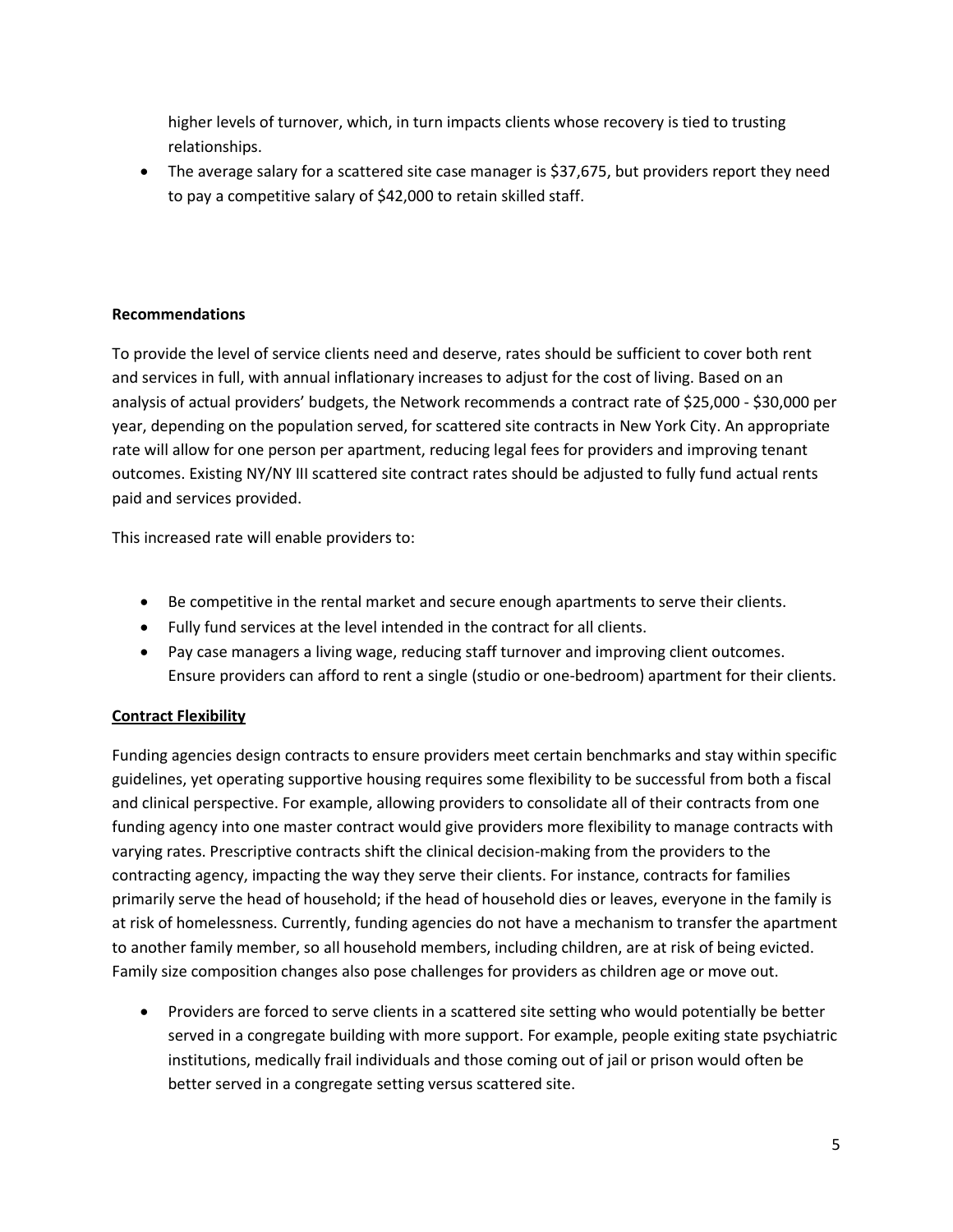Losing a unit due to either tenant behavior or landlord rent demands puts providers in violation of their contracts due to circumstances beyond their control. Having to maintain separate contracts at different rates prevents providers from achieving efficiencies in operations that would help streamline case management and free up more money for critical services.

The pool of high-quality available units within the contract rent range is shrinking each year, making it harder to find apartments that pass inspection the first time. Landlords often will rent to someone else rather than wait for the new inspection to be completed.

### **Recommendations**

Building more flexibility within the contracts will allow providers to make the best decisions for their clients and create a continuum of housing options based on the clients needs. As the localities and state look to use the scattered site model for higher need populations, providers need the flexibility to move them into more congregate settings if need be.

- Have the flexibility to serve a range of units/clients, for example between 22 and 25, to allow providers to adjust for cost increases and external forces such as the real estate market.
- Allow providers to move clients who are willing from congregate to scattered site and vice versa based on clinical needs.
- Allow providers the flexibility to serve families as they grow and change by adjusting the contract rate accordingly.
- Allow providers to consolidate multiple contracts from the same funding agency into one scattered site contract.

# **Housing Market**

l

While nationwide the rental market for households earning less than 30% Area Median Income (AMI) is extremely limited, in New York City it is almost nonexistent. In New York City, the vacancy rate for apartments less than \$800 month is 1.8%, far below the threshold of 5% which qualifies as a housing emergency.<sup>1</sup> Where there are vacancies, many landlords refuse to rent to 'programs' or accept vouchers, even though this is illegal due to the source of income discrimination local law.<sup>2</sup> Scattered site providers have to compete with many new voucher programs, such as LINC, S/FEPS and the HRA TBRA. Many of these new vouchers offer higher rents than providers can pay within their scattered site contract. The table below shows the actual rents providers are paying in the open market, approximately 120% of Fair Market Rent (FMR).

<sup>&</sup>lt;sup>1</sup> NYC HPD, Selected Initial Findings of the 2014 New York City Housing and Vacancy Survey, February 9, 2015, p.3.

<sup>2</sup> *Fair Housing Justice Center v Spring Creek Towers*, August 31, 2015.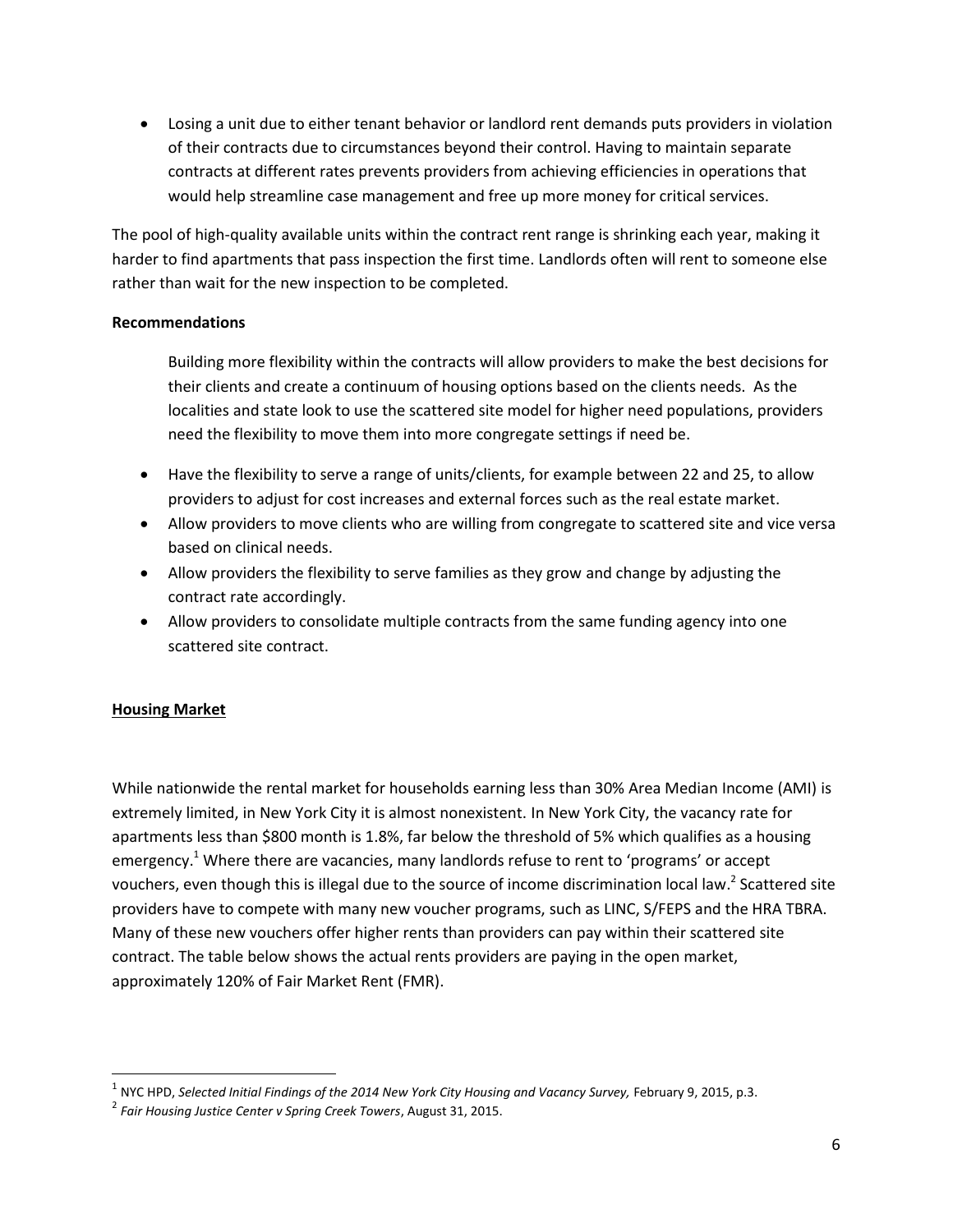## **Actual Rent Ranges Paid by Providers, By Bedroom Type & by Borough**

| <b>FMR</b>                                         | <b>Studio</b><br>\$1,196 | 1 Bedroom<br>\$1,249 | 2 Bedroom<br>\$1,481 | <b>3 Bedroom</b><br>\$1,904 | <b>Average by</b><br><b>Borough</b> |
|----------------------------------------------------|--------------------------|----------------------|----------------------|-----------------------------|-------------------------------------|
| <b>Brooklyn</b>                                    | $$1,000 -$<br>\$1,300    | $$1,400 - $1,700$    | $$1,600 - $1,800$    | $$1,800 -$<br>\$2,200       | \$1,700                             |
| <b>Bronx</b>                                       | $$900 - $1,100$          | $$1,200 - $1,400$    | $$1,400 - $1,700$    | $$1,800 -$<br>\$2,000       | \$1,500                             |
| <b>Manhattan</b>                                   | $$1,200 -$<br>\$1,300    | $$1,400 - $1,700$    | $$1,800 - $2,500$    | $$2,000 -$<br>\$3,000       | \$2,000                             |
| <b>Queens</b>                                      | $$1,100 -$<br>\$1,400    | $$1,500 - $1,700$    | $$1,700 - $2,000$    | $$2,000 -$<br>\$2,400       | \$1,800                             |
| <b>Average by</b><br><b>Bedroom</b><br><b>Type</b> | \$1,175                  | \$1,500              | \$1,800              | \$2,150                     |                                     |

• In FY 2015, there were over 7,000 rental assistance vouchers issued in New York City for the LINC, S/FEPS, HRA TBRA and HUD VASH programs. These numbers do not include Section 8 from HPD, NYCHA or HRA.

The units that do exist are not appropriately sized for the New York City population. Approximately 50% of the population is single, but only 7% of units are studios and 35% one-bedrooms.<sup>3</sup> Recent changes to HPD term sheets cap studios at 15% of the total in affordable developments. The lack of studio apartments results in providers having to rent 2-bedroom apartments, leading to roommate conflicts, rising legal expenses and more staff time allotted to roommate mediation.

 $\overline{\phantom{a}}$ 

<sup>3</sup> Joe Anuta and Peter D'Amato, "Making room for singles with new rules for builders," *Crain's New York Business*, 10/25/15.